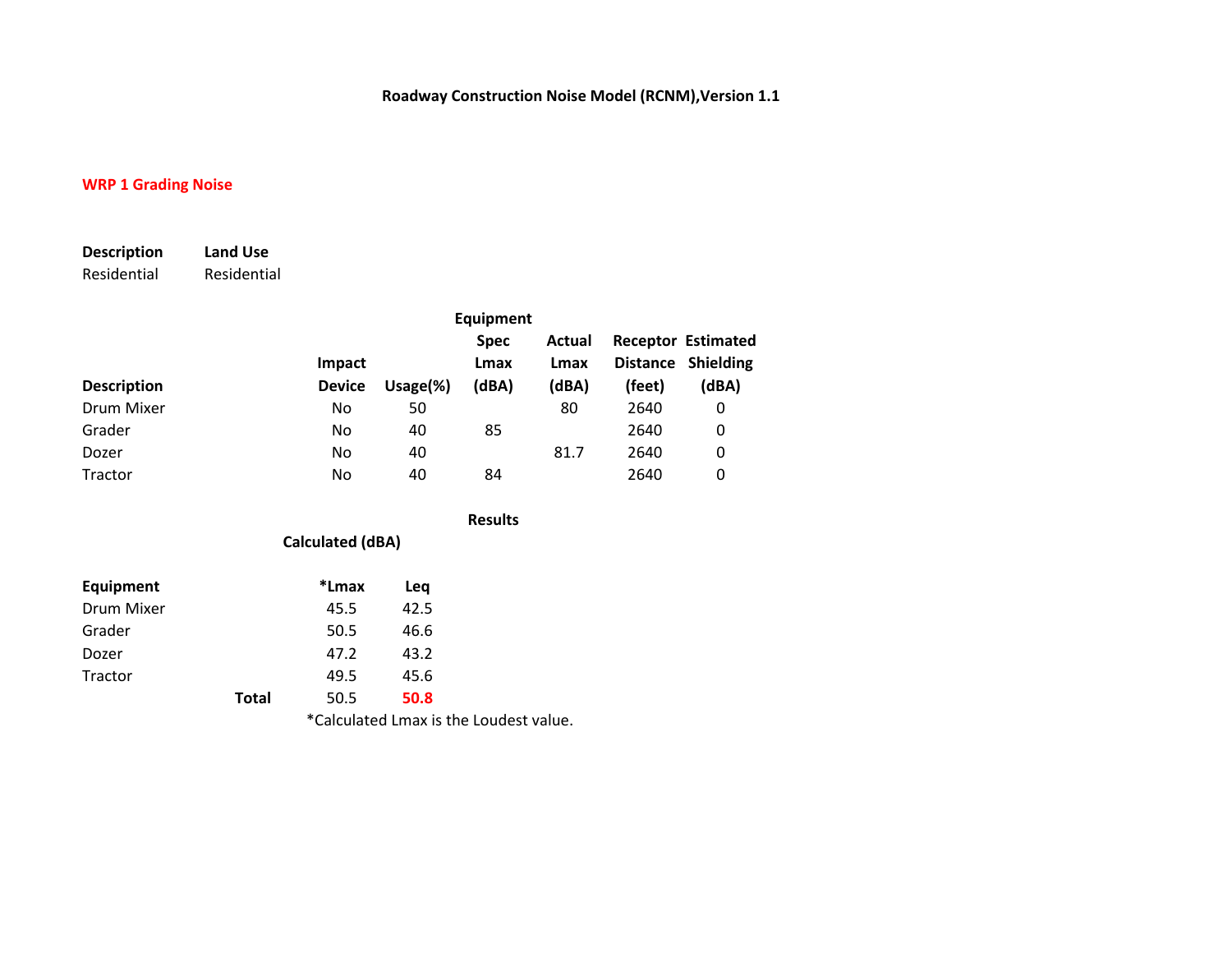## **Repair & Replacement Noise**

# **Description Land Use**

Residential Residential

|                    |               |              | Equipment   |        |        |                           |
|--------------------|---------------|--------------|-------------|--------|--------|---------------------------|
|                    |               |              | <b>Spec</b> | Actual |        | <b>Receptor Estimated</b> |
|                    | <b>Impact</b> |              | Lmax        | Lmax   |        | Distance Shielding        |
| <b>Description</b> | <b>Device</b> | Usage $(\%)$ | (dBA)       | (dBA)  | (feet) | (dBA)                     |
| Crane              | No.           | 16           |             | 80.6   | 2640   | 0                         |
| Gradall            | No.           | 40           |             | 83.4   | 2640   | 0                         |
| Generator          | No            | 50           |             | 80.6   | 2640   | 0                         |
| Welder / Torch     | No            | 40           |             | 74     | 2640   | 0                         |
| Tractor            | No.           | 40           | 84          |        | 2640   | 0                         |
| Welder / Torch     | No            | 40           |             | 74     | 2640   | 0                         |
| Welder / Torch     | No.           | 40           |             | 74     | 2640   | 0                         |

Calculated (dBA)

**Results**

| <b>Equipment</b> |       | *Lmax | Leq  |  |
|------------------|-------|-------|------|--|
| Crane            |       | 46.1  | 38.1 |  |
| Gradall          |       | 48.9  | 45   |  |
| Generator        |       | 46.2  | 43.2 |  |
| Welder / Torch   |       | 39.5  | 35.6 |  |
| Tractor          |       | 49.5  | 45.6 |  |
| Welder / Torch   |       | 39.5  | 35.6 |  |
| Welder / Torch   |       | 39.5  | 35.6 |  |
|                  | Total | 49.5  | 50.2 |  |

\*Calculated Lmax is the Loudest value.